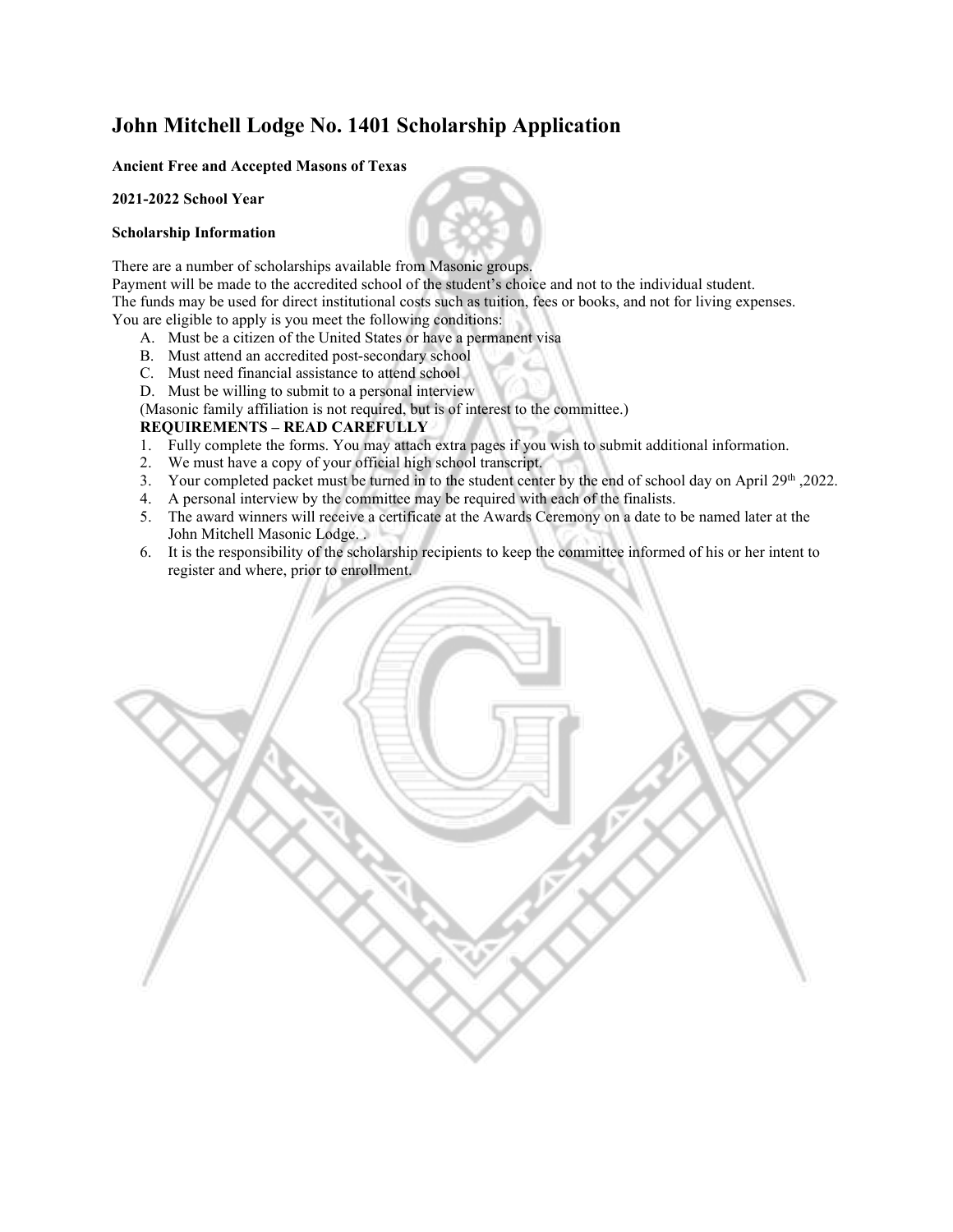### **SCHOLARSHIP APPLICATION**

| <b>Personal Information</b><br>Name:                                                | Date:                                                                                                     |
|-------------------------------------------------------------------------------------|-----------------------------------------------------------------------------------------------------------|
| Home Address:                                                                       |                                                                                                           |
|                                                                                     | Street Address, City, State, Zip                                                                          |
| Phone Number( $\qquad \qquad$ )                                                     | <b>Birth Date:</b>                                                                                        |
| Father's Name                                                                       |                                                                                                           |
|                                                                                     | Last, First, MI                                                                                           |
| Occupation (Place of Employment):                                                   | Job Title:                                                                                                |
| Mother's Name:                                                                      |                                                                                                           |
| Occupation (Place of Employment):                                                   | Last, First, MI<br>Job Title:                                                                             |
| <b>School Information</b>                                                           |                                                                                                           |
| County                                                                              |                                                                                                           |
| High School:                                                                        | <b>Graduation Date:</b><br>/20                                                                            |
| School Address:                                                                     |                                                                                                           |
| Guidance Counselor:                                                                 | Telephone                                                                                                 |
| What University, College, Community College, or Trade School do you plan to attend? |                                                                                                           |
|                                                                                     |                                                                                                           |
| When do you plan to Enroll? Fall 2022                                               | Spring 2023                                                                                               |
| What will be you Major Field of Study?                                              |                                                                                                           |
| Have you provided a copy of your High School Transcript? YES / NO (circle one)      |                                                                                                           |
| List any scholastic Achievements, Honors, or Awards during High School:             |                                                                                                           |
|                                                                                     |                                                                                                           |
|                                                                                     |                                                                                                           |
|                                                                                     |                                                                                                           |
| Describe your involvement in                                                        |                                                                                                           |
| scholastic extracurricular activities                                               |                                                                                                           |
| (student government, athletics,                                                     |                                                                                                           |
| DeMolay, FFA, 4-H, clubs, etc.):                                                    |                                                                                                           |
|                                                                                     |                                                                                                           |
|                                                                                     |                                                                                                           |
|                                                                                     |                                                                                                           |
|                                                                                     |                                                                                                           |
| Describe any community involvement (other than                                      |                                                                                                           |
| scholastic extracurricular activities) Honors                                       |                                                                                                           |
| (Civic/Community), you participate in (Church, Scouts,                              |                                                                                                           |
| Employment, ETC):                                                                   |                                                                                                           |
|                                                                                     |                                                                                                           |
|                                                                                     |                                                                                                           |
|                                                                                     |                                                                                                           |
| Masonic Affiliations and/or Additional Considerations.                              |                                                                                                           |
|                                                                                     |                                                                                                           |
| evaluate pertaining to you or your personal life:                                   | You may include any Masonic affiliations and/or additional considerations you would like the committee to |
|                                                                                     |                                                                                                           |
|                                                                                     |                                                                                                           |
|                                                                                     |                                                                                                           |
|                                                                                     |                                                                                                           |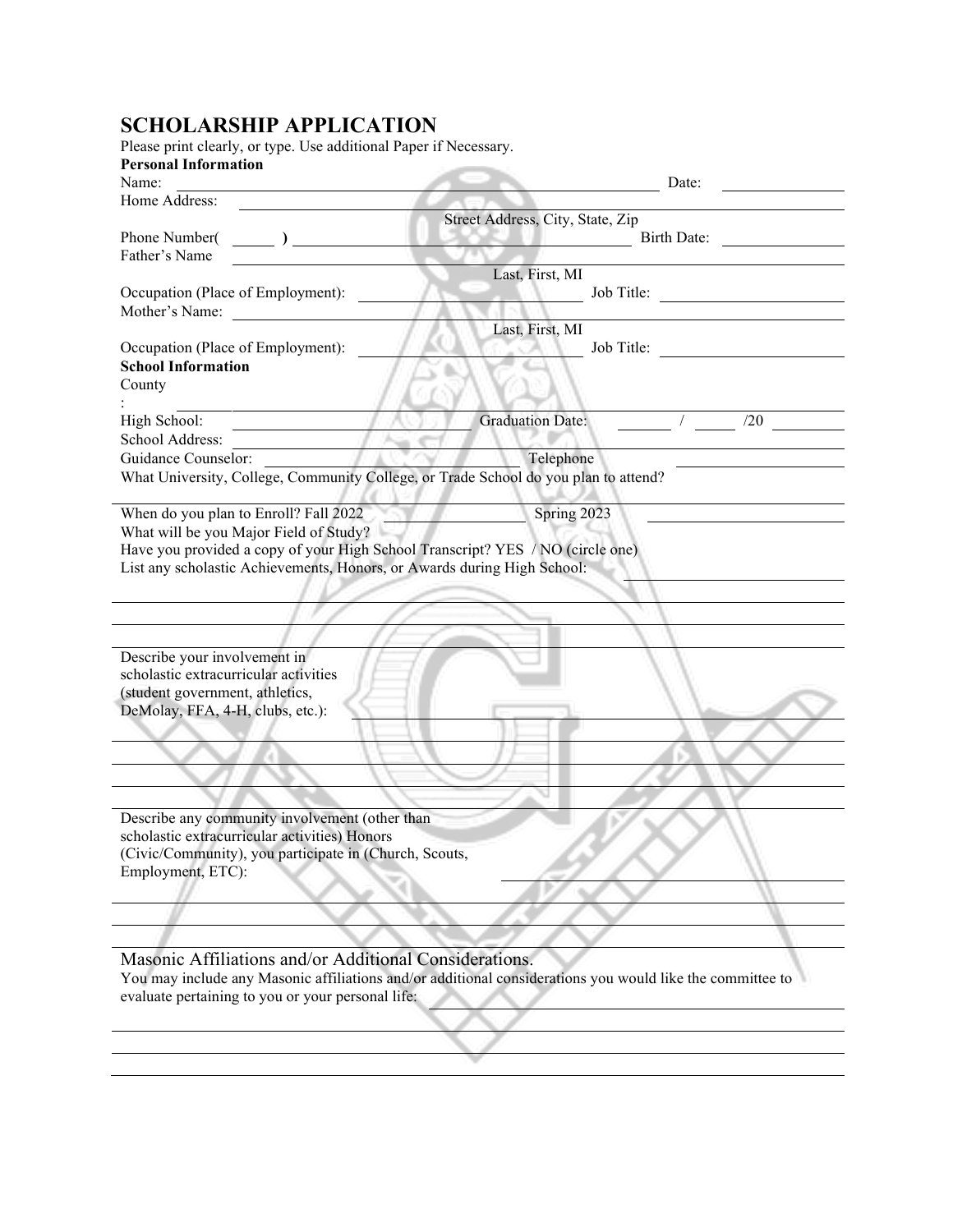# **Media Consent Form**

John Mitchell Lodge or the John Mitchell Lodge Scholarship committee may use photographs, slides, videos, or illustrations of scholarship award recipients in newsletters, or publications produced by the Grand Lodge of Texas or its subordinate lodges, in slide presentations, videos, and/or web sites about the scholarships, by the news media in Grand Lodge news coverage, in video productions aired on television produced by or for the Grand Lodge, and in other similar forms of communication. Local media (TV, newspaper, radio stations) frequently want to interview students to add a personal touch to stories. Students' comments may be used in newspapers or broadcast on radio or TV. I give permission to the Grand Lodge of Texas and its subordinate lodges or the news media to use photographs, slides, videos, illustrations, or interviews of my child. Further, I authorize their use without inspecting or approving the finished product or its specific use.

| <b>Students Name:</b>                                        |
|--------------------------------------------------------------|
| <b>Please Print</b>                                          |
| Student's Teacher and School:                                |
| <b>Please Print</b>                                          |
| Parent/Guardian Name:                                        |
| <b>Please Print</b>                                          |
| Parent/Guardian Signature:<br>Date:                          |
| <b>Street Address:</b>                                       |
| State:<br>Zip:<br>City:                                      |
|                                                              |
| Please return this completed and signed with the application |
|                                                              |